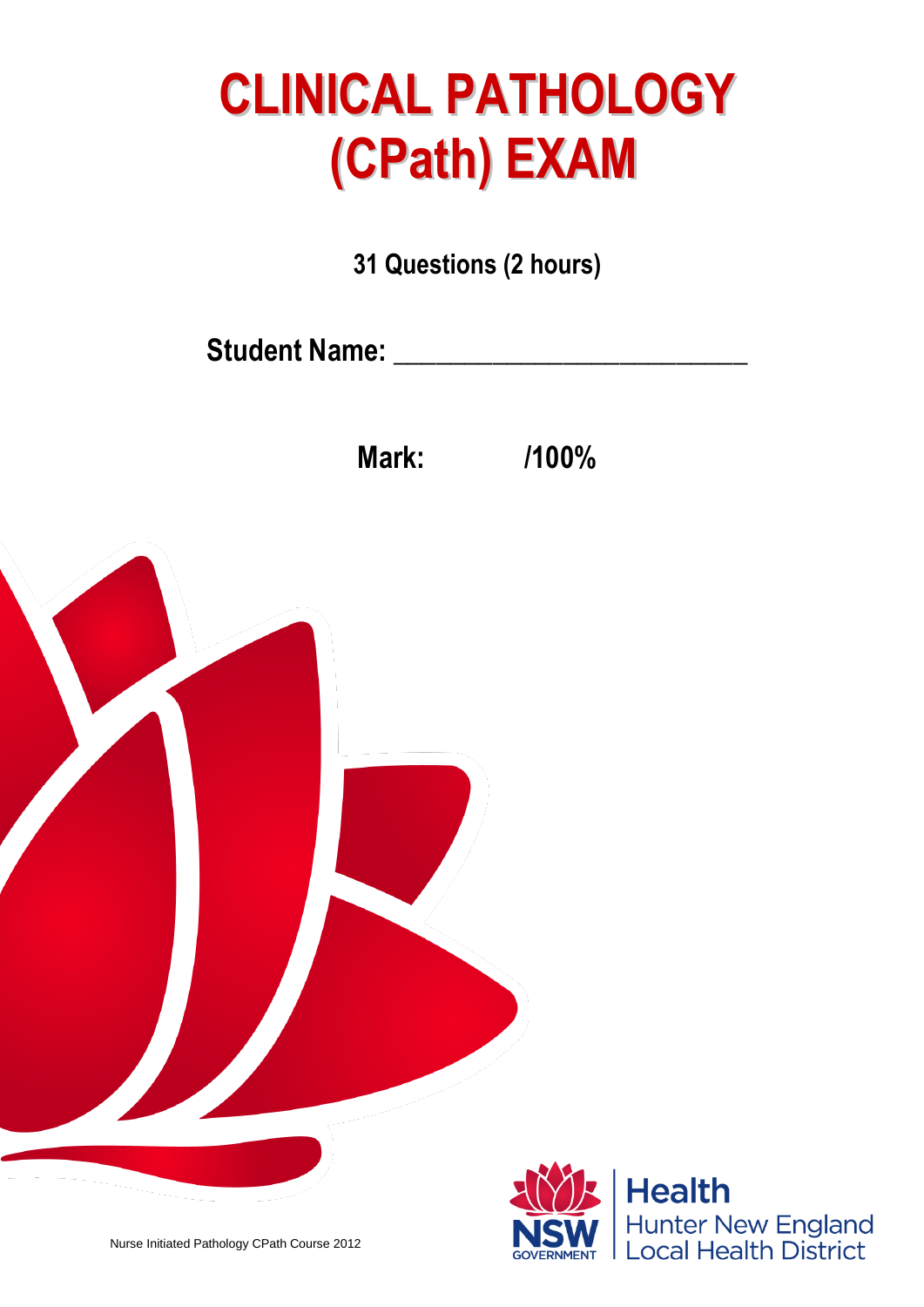1. List the inclusion criteria for CPath (1 marks)

- 2. Blood collection tubes must be drawn in a specific order to avoid crosscontamination of additives between tubes. The recommended order of the draw is? (3 marks)
	- a)  $\overline{a}$   $\overline{a}$   $\overline{a}$   $\overline{a}$   $\overline{a}$   $\overline{a}$   $\overline{a}$   $\overline{a}$   $\overline{a}$   $\overline{a}$   $\overline{a}$   $\overline{a}$   $\overline{a}$   $\overline{a}$   $\overline{a}$   $\overline{a}$   $\overline{a}$   $\overline{a}$   $\overline{a}$   $\overline{a}$   $\overline{a}$   $\overline{a}$   $\overline{a}$   $\overline{a}$   $\$ b) \_\_\_\_\_\_\_\_\_\_\_\_\_\_\_\_\_\_\_\_\_\_\_\_\_\_\_\_\_ c)  $\overline{\phantom{a}}$ d)  $\frac{1}{\sqrt{1-\frac{1}{2}}}\left( \frac{1}{\sqrt{1-\frac{1}{2}}}\right)$ e) \_\_\_\_\_\_\_\_\_\_\_\_\_\_\_\_\_\_\_\_\_\_\_\_\_\_\_\_\_ f) \_\_\_\_\_\_\_\_\_\_\_\_\_\_\_\_\_\_\_\_\_\_\_\_\_\_\_\_\_
- 3. It is fundamental that one of the following tubes is always filled to the correct level to avoid erroneous results. (1 mark)
	- a) Red top
	- b) Green top
	- c) Blue top
	- d) Purple top
- 4. Blood tubes with additives should be gently inverted 4-6 times. (1 mark)

**Circle response** TRUE FALSE

5. Outline the required documentation in the nursing & medical notes required once pathology has been initiated. (2 marks)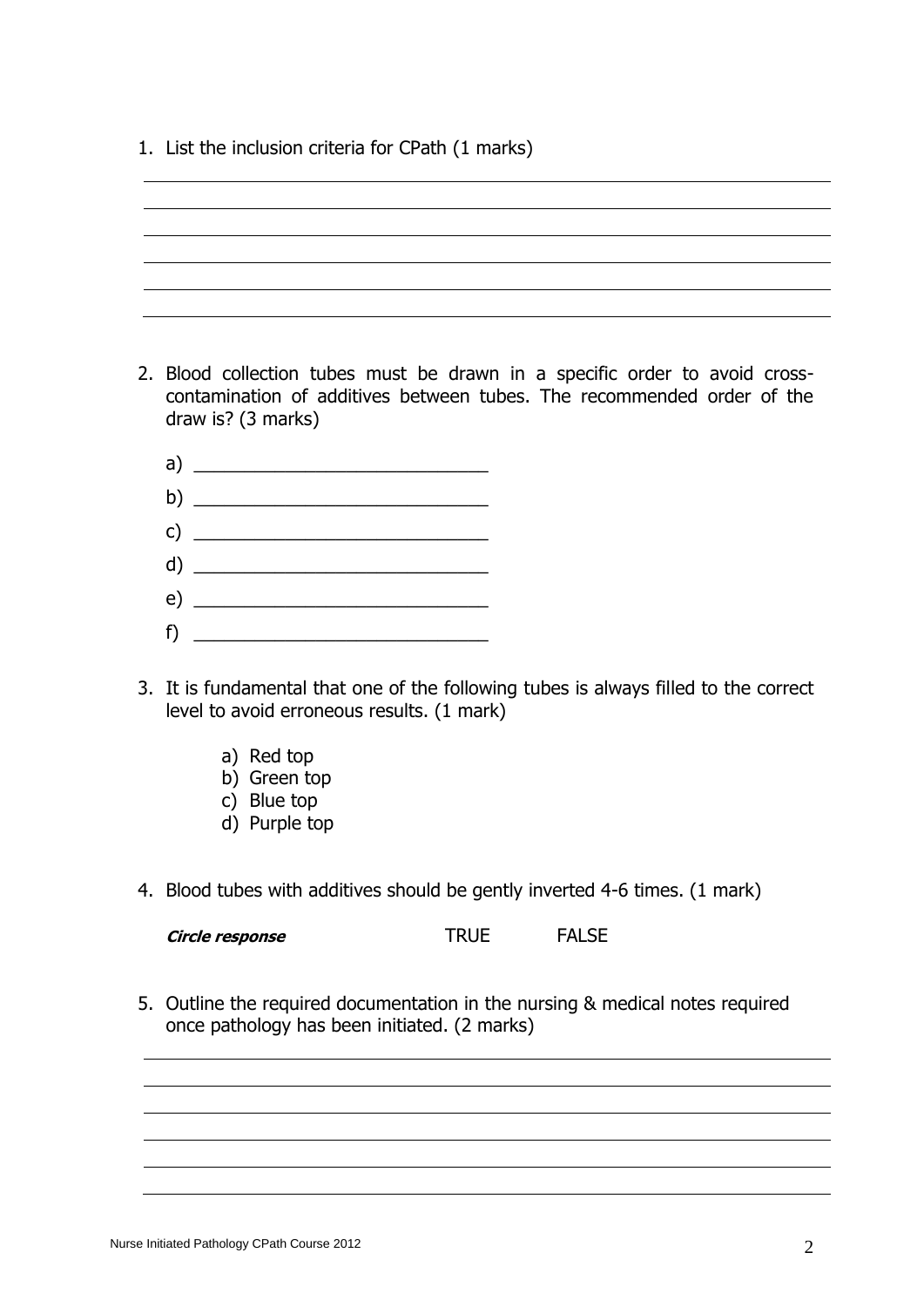6. Why it is important that pathology collected be clearly documented in the medical notes? (1 mark)

7. You are the CIN and have attended pathology on a young man with abdominal pain. He had been in the waiting room for some time and is becoming impatient. He approaches you and states he is not going to wait and would like the results of his blood tests now. Outline below you management of this situation. (2 marks)

8. You are assessing an elderly lady; she has multiple medical complaints and an extensive medical history. You are unsure how to apply her condition to the pathology matrix. What is your course of action for this patient? (2 marks)

10.It is an extremely busy day and you are allocated to cover the acute beds. You are busy and have observations to attend and an ECG to perform on a new patient with chest pain. The M.O asks you to attend to the pathology of one of the patients. What are you going to do and why? (2 marks)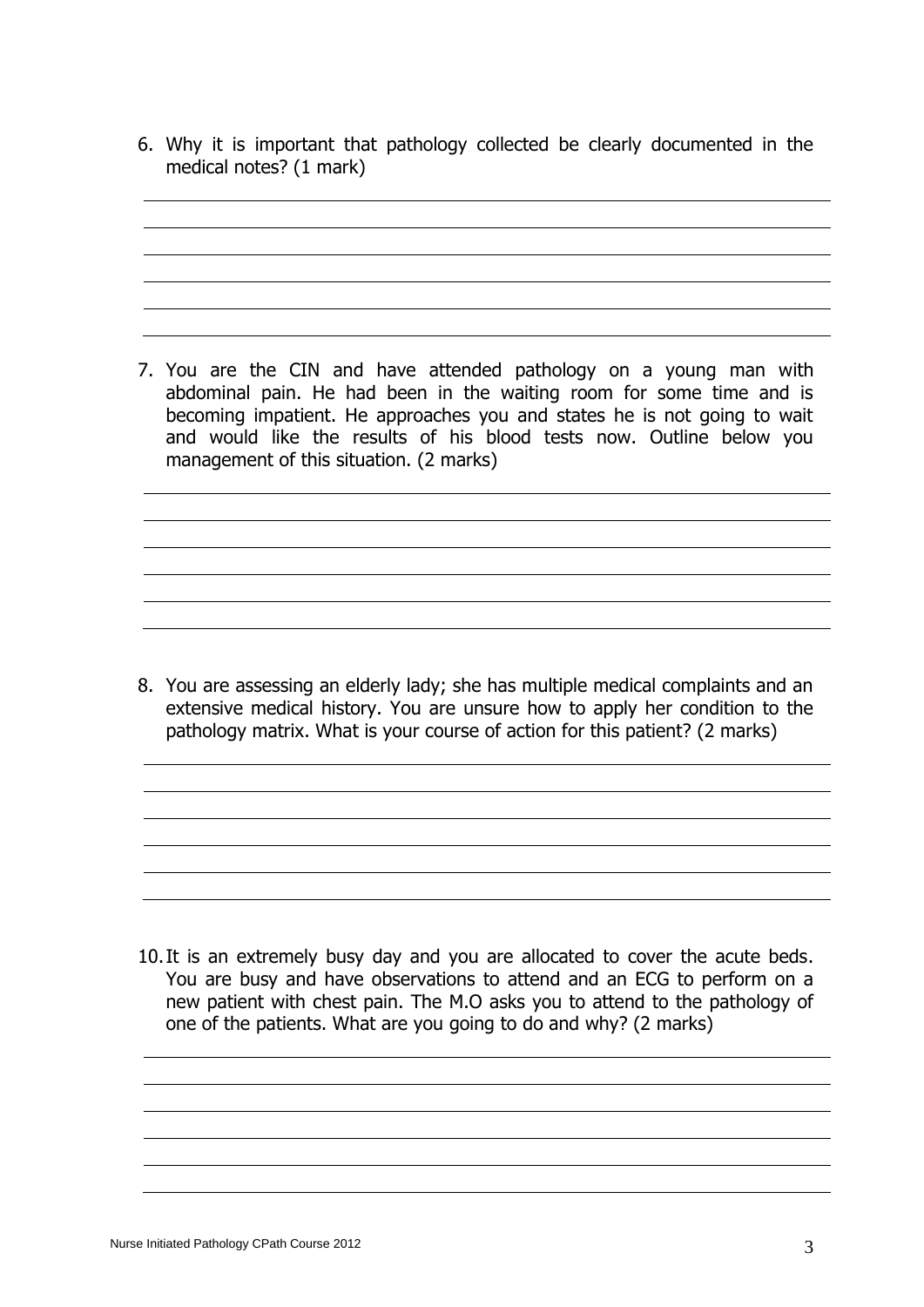|  |  |  | 11. Collecting blood from an arm with a fistula is recommended. (1 mark) |  |
|--|--|--|--------------------------------------------------------------------------|--|
|--|--|--|--------------------------------------------------------------------------|--|

**Circle response** TRUE FALSE

12.When collecting blood for group and hold it is a legal requirement that the collector sign the tube. (1 mark)

**Circle response** TRUE FALSE

- 13.White blood cell count is raised in \_\_\_\_\_\_\_\_\_\_\_\_\_\_ and \_\_\_\_\_\_\_\_\_\_\_\_\_\_\_\_\_ (2 marks)
- 14.Albumin is the major protein present within the blood. Albumin is synthesised by the \_\_\_\_\_\_\_\_\_\_\_\_\_\_\_\_\_\_\_\_. When the liver has been chronically damaged, the albumin may be \_\_\_\_\_\_\_\_\_\_\_\_\_\_\_\_\_\_\_\_\_\_\_\_\_\_\_\_\_ (2 marks)
- 15. Creatinine levels give an approximation of  $r = 1$  mark)
- 16.Troponin complex is a protein that plays an important role in the \_\_\_\_\_\_\_\_\_\_\_\_\_\_\_\_ of skeletal and \_\_\_\_\_\_\_\_\_\_\_\_\_\_\_\_\_\_ muscle contraction. (1 mark)
- 17.According to the clinical chemistry ordering protocol, Troponin 1 may be analysed, if there has been a history of chest pain of more than \_\_\_\_\_\_ hours duration. (1 mark)
- 18. 25% of patients with pancreatitis have normal amylase. Lipase is more sensitive and specific than amylase. (1 mark)

| Circle response | <b>TRUE</b> | <b>FALSE</b> |
|-----------------|-------------|--------------|
|-----------------|-------------|--------------|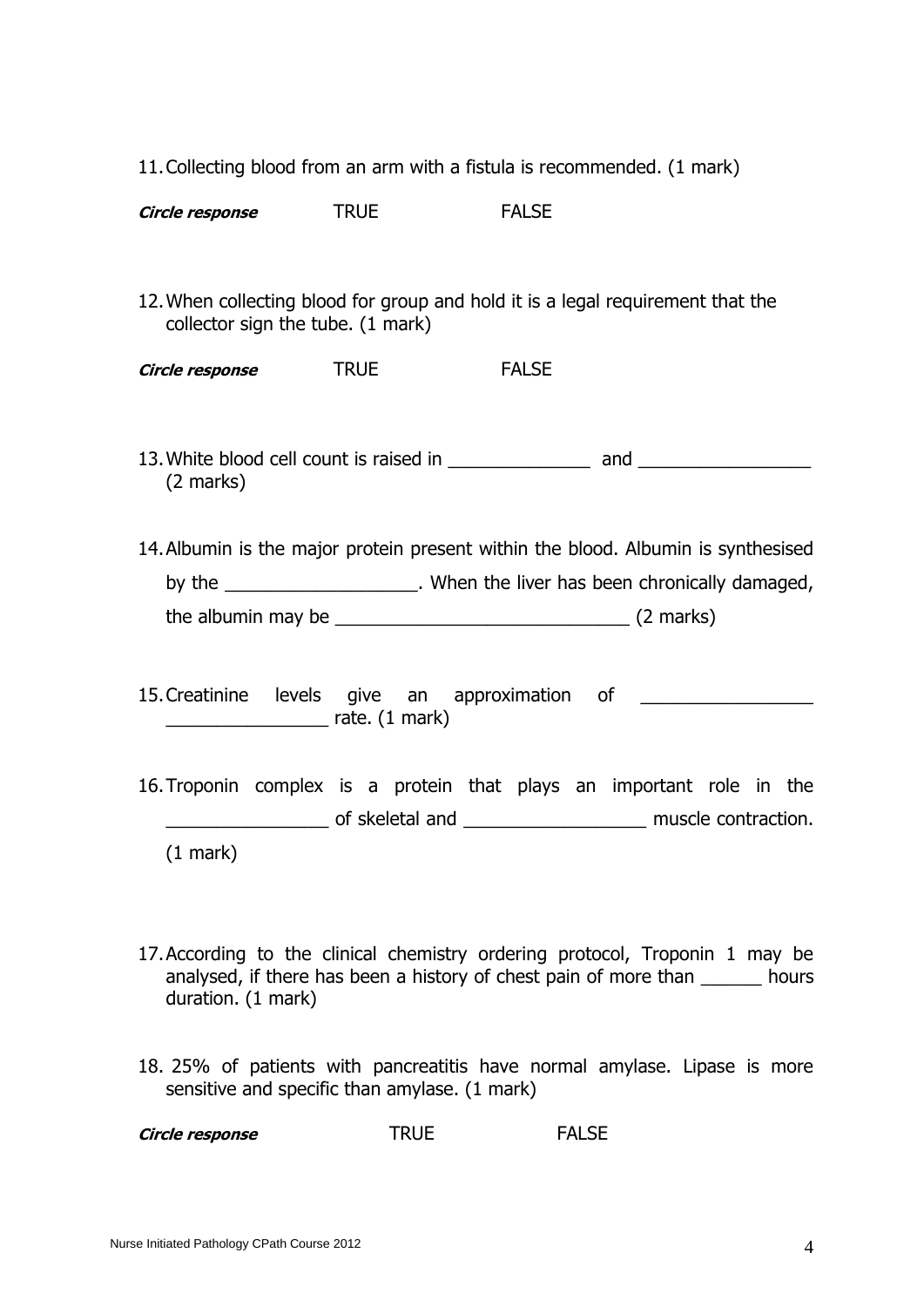- 19.Most coagulation factors are manufactured in the \_\_\_\_\_\_\_\_\_\_\_\_\_\_\_\_\_\_\_\_\_\_\_ (1 mark)
- 20.It is estimated that 1/3 of all blood cultures taken are contaminated with normal skin flora. (1 mark)

**Circle response** TRUE FALSE

- 21. A BhCG blood test can detect a pregnancy from as early as: (1 mark)
	- a. 20 days
	- b. 7 days
	- c. 14 days
	- d. 10 days
	- e. 6 weeks
- 22. A 60 yr. old male presents with a history which includes commencement of oral antibiotics by the GP for a UTI 2/7 ago. She presents to the emergency department pale, diaphoretic, shivering & c/o lower back pain. Temp. 39, HR 120, BP 95/50. What are your immediate interventions as the CIN nurse? (2 marks)

23.A 16 yr old female weighing 51 kgs presents after ingesting23 paracetamol tablets 2 hours ago, she is c/o severe nausea, nil vomiting & vague abdominal pain. This is a significant OD to result in toxicity. TRUE/ FALSE When & what investigations are required (2 marks)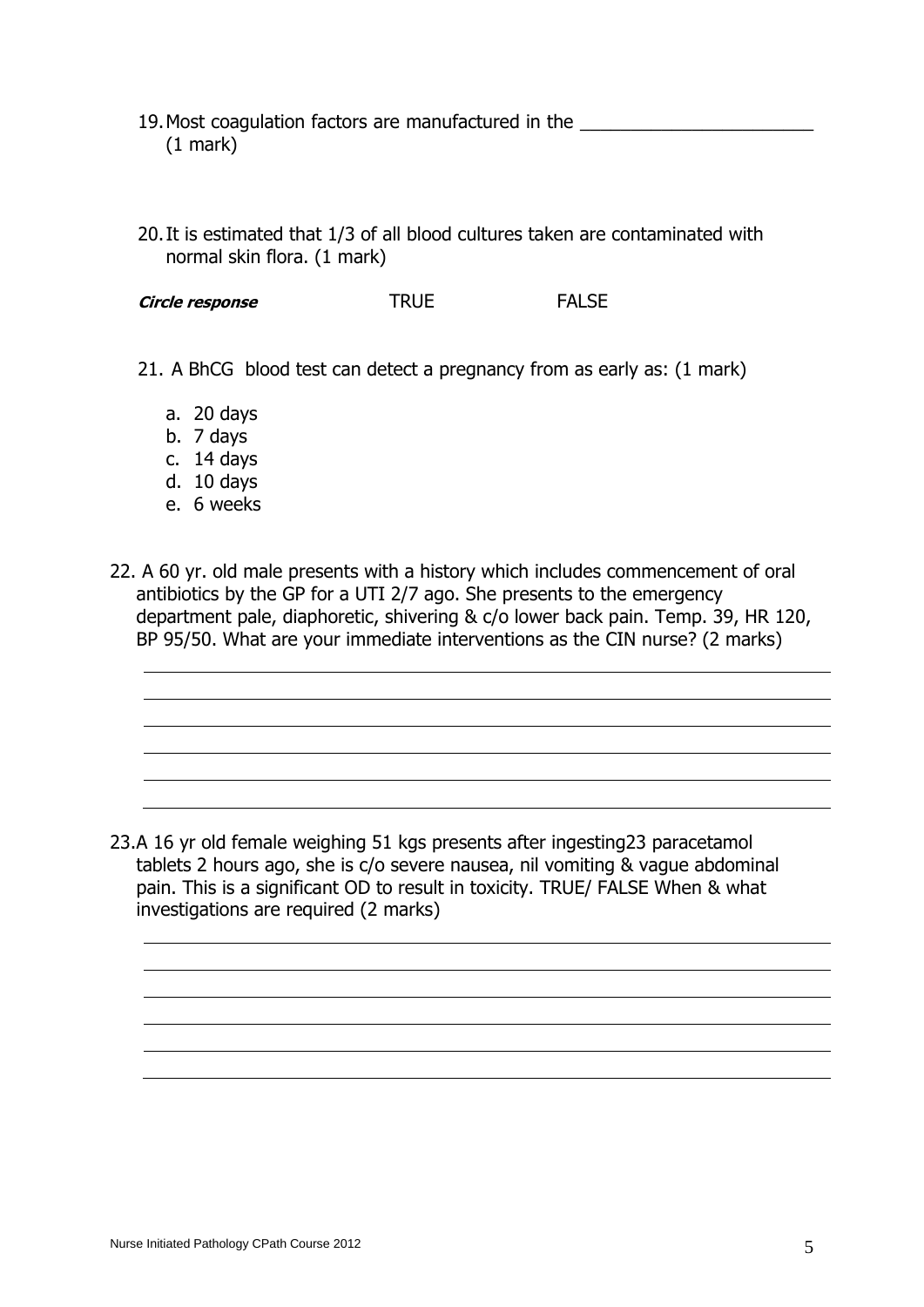## **The following 5 questions refer to the pathology matrix and must list the appropriate blood & microbiology tests you will order and then also list the colour of the blood tubes that will be sent.**

**24.** An 82 yrs old male with painful left knee, on assessment you notice his knee is swollen and red, it's hot to touch. He tells you he has arthritis and that he is having increasing difficulty mobilising. You attend his temp and its 39.2. (2 marks)

**25.** A 25 year old male with 5 weeks history of back pain. He states he has had a bad back for a few months. He is not obviously distressed. All observations are within normal limits. (2 marks)



**26.** A 41 year old male presents with left sided flank pain and dysuria for the past 8 hours. He is pale sweaty and afebrile. (2 marks)

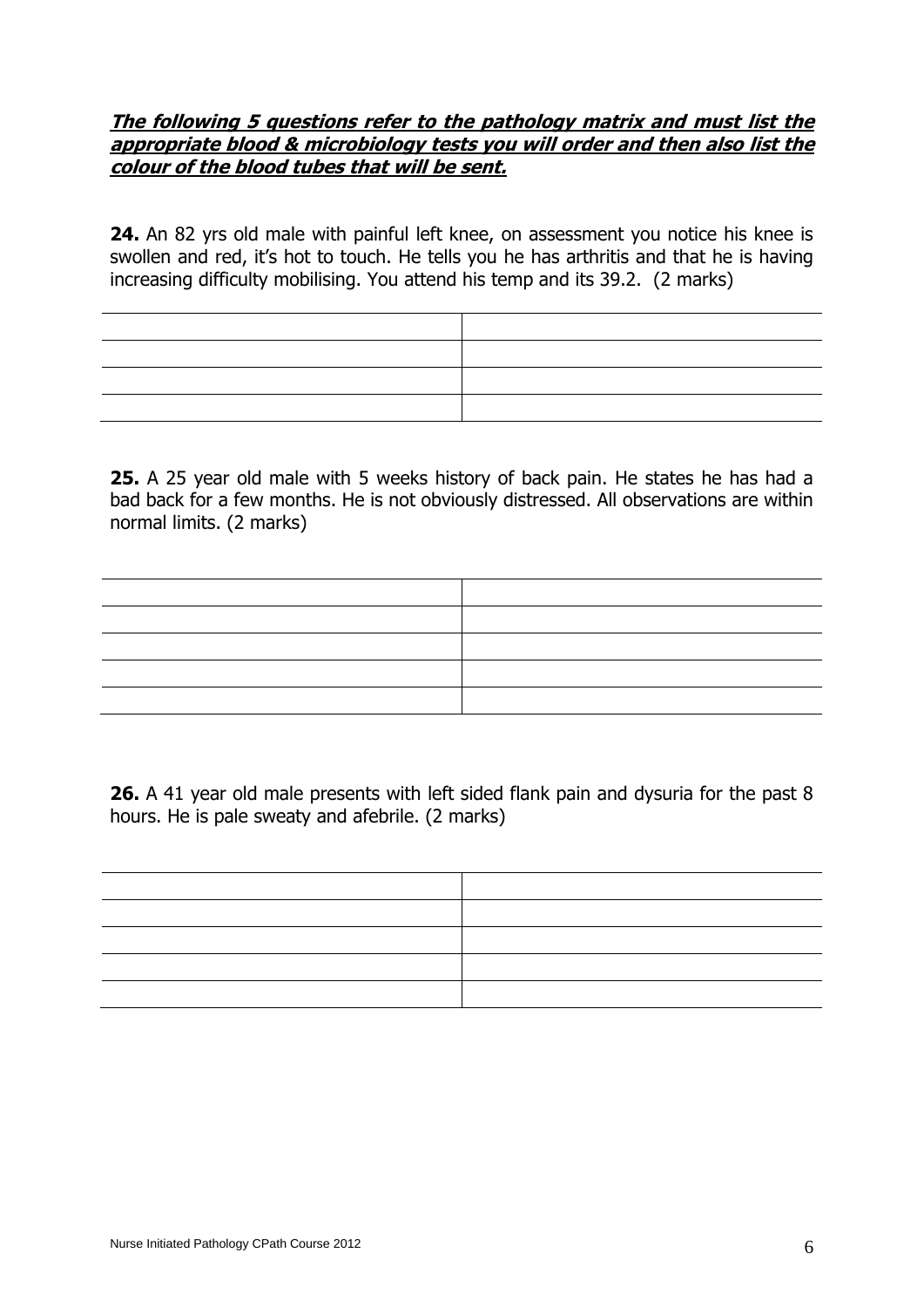**27**. A 68 year old female experiencing left sided chest pain intermittently for the past 12 hours. She has a previous cardiac history and is on warfarin. (2 marks)

**28.** A 32 year old male has developed sudden onset of right lower quadrant abdominal pain. He complains of nausea and feels generally unwell. (2 marks)



**29**. A 51 year old female presents with epigastric pain for the past hour with no relief. There is no vomiting. She looks slightly pale and has no previous medical history. (2 marks)

**30**. A 15 year old girl has been experiencing lower quadrant abdominal pain for the past 2 days. Her mother states her appetite is poor and she had a fever yesterday. She looks dry - you take her temp and its 37.5. (2 marks)